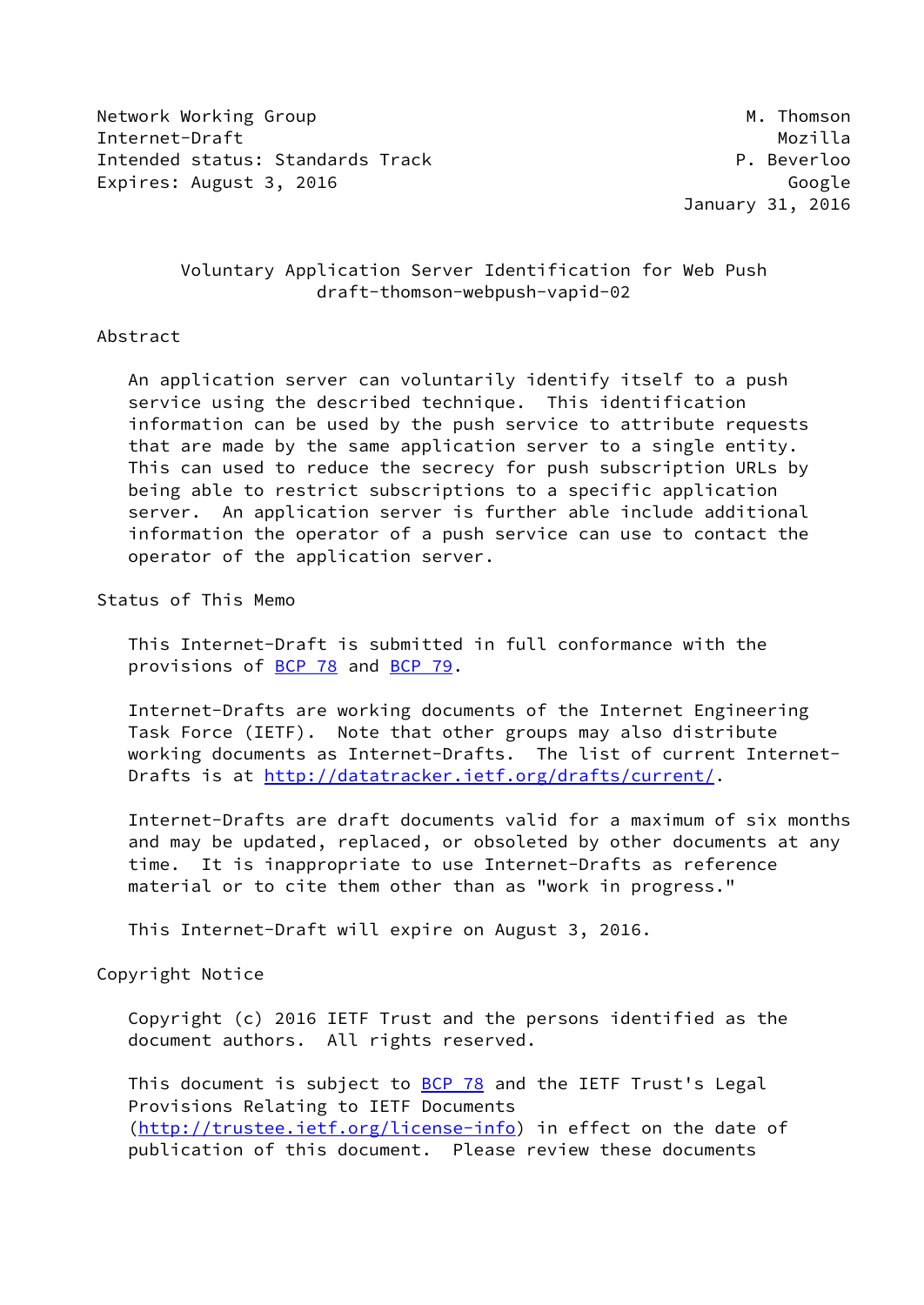<span id="page-1-1"></span>Internet-Draft Self Identification January 2016

 carefully, as they describe your rights and restrictions with respect to this document. Code Components extracted from this document must include Simplified BSD License text as described in Section 4.e of the Trust Legal Provisions and are provided without warranty as described in the Simplified BSD License.

Table of Contents

|  |  | $\overline{2}$                                                                                                                                                                                                                                                                                                                                                                                                                                                                                           |
|--|--|----------------------------------------------------------------------------------------------------------------------------------------------------------------------------------------------------------------------------------------------------------------------------------------------------------------------------------------------------------------------------------------------------------------------------------------------------------------------------------------------------------|
|  |  | $\overline{3}$                                                                                                                                                                                                                                                                                                                                                                                                                                                                                           |
|  |  | $\overline{3}$                                                                                                                                                                                                                                                                                                                                                                                                                                                                                           |
|  |  | $\overline{4}$                                                                                                                                                                                                                                                                                                                                                                                                                                                                                           |
|  |  | $\overline{4}$                                                                                                                                                                                                                                                                                                                                                                                                                                                                                           |
|  |  | $\overline{4}$                                                                                                                                                                                                                                                                                                                                                                                                                                                                                           |
|  |  | $\overline{5}$                                                                                                                                                                                                                                                                                                                                                                                                                                                                                           |
|  |  | 6                                                                                                                                                                                                                                                                                                                                                                                                                                                                                                        |
|  |  | 6                                                                                                                                                                                                                                                                                                                                                                                                                                                                                                        |
|  |  | 6                                                                                                                                                                                                                                                                                                                                                                                                                                                                                                        |
|  |  | $\overline{1}$                                                                                                                                                                                                                                                                                                                                                                                                                                                                                           |
|  |  | $\underline{8}$                                                                                                                                                                                                                                                                                                                                                                                                                                                                                          |
|  |  | $\underline{8}$                                                                                                                                                                                                                                                                                                                                                                                                                                                                                          |
|  |  | $\underline{8}$                                                                                                                                                                                                                                                                                                                                                                                                                                                                                          |
|  |  | $\overline{9}$                                                                                                                                                                                                                                                                                                                                                                                                                                                                                           |
|  |  | $\underline{9}$                                                                                                                                                                                                                                                                                                                                                                                                                                                                                          |
|  |  | $\underline{9}$                                                                                                                                                                                                                                                                                                                                                                                                                                                                                          |
|  |  | 9                                                                                                                                                                                                                                                                                                                                                                                                                                                                                                        |
|  |  | 10                                                                                                                                                                                                                                                                                                                                                                                                                                                                                                       |
|  |  | 11                                                                                                                                                                                                                                                                                                                                                                                                                                                                                                       |
|  |  | Voluntary Identification<br>1.2. Notational Conventions<br>$2.$ Application Server Self-Identification<br>Application Server Contact Information<br>WebPush Authentication Scheme<br>Public Key Representation<br>Subscription Restriction<br>$5.1$ . Creating a Restricted Push Subscription<br>$5.2$ . Using Restricted Subscriptions<br>WebPush Authentication Scheme<br><u>7.2</u> . p256ecdsa Parameter for Crypto-Key Header Field $\ldots$<br>Normative References<br>9.2. Informative References |

# <span id="page-1-0"></span>[1](#page-1-0). Introduction

The Web Push protocol  $[I-D.iet f-webpush-protocol]$  describes how an application server is able to request that a push service deliver a push message to a user agent.

 As a consequence of the expected deployment architecture, there is no basis for an application server to be known to a push service prior to requesting delivery of a push message. By the same measure, requesting the creation of a subscription for push message receipts has no prior authentication. Requiring that the push service be able to authenticate application servers places an unwanted constraint on the interactions between user agents and application servers, who are the ultimate users of a push service. That constraint would also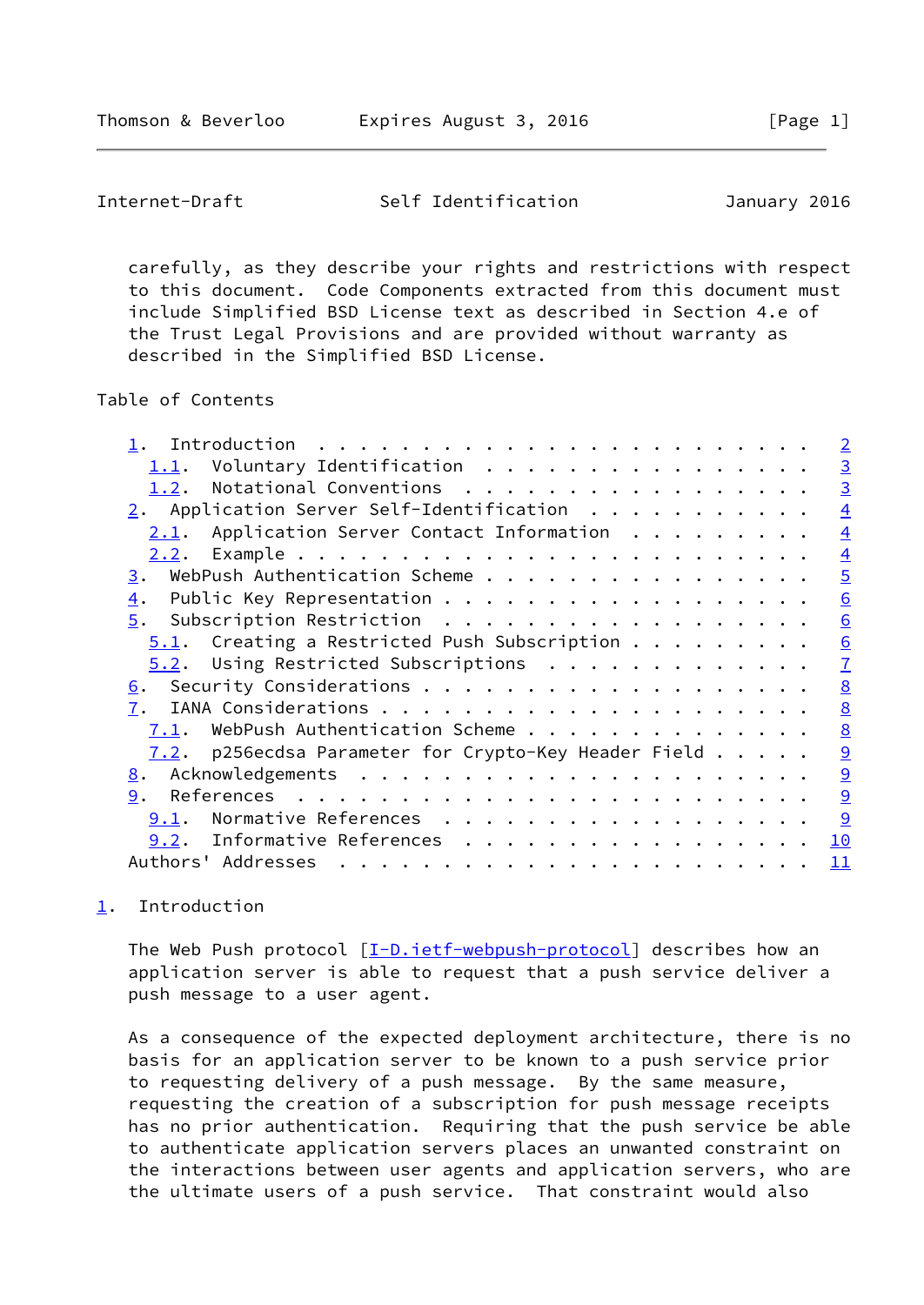degrade the privacy-preserving properties the protocol provides. For these reasons, [\[I-D.ietf-webpush-protocol](#page-9-5)] does not define a mandatory system for authentication of application servers.

| Thomson & Beverloo | Expires August 3, 2016 | [Page 2] |
|--------------------|------------------------|----------|
|--------------------|------------------------|----------|

<span id="page-2-1"></span>Internet-Draft Self Identification January 2016

 An unfortunate consequence of this design is that a push service is exposed to a greater risk of denial of service attack. While requests from application servers can be indirectly attributed to user agents, this is not always efficient or even sufficient. Providing more information about the application server directly to a push service allows the push service to better distinguish between legitimate and bogus requests.

 Additionally, this design also relies on endpoint secrecy as any application server in possession of the endpoint is able to send messages, albeit without payloads. In situations where usage of a subscription can be limited to a single application server, the ability to associate a subscription with the application server could reduce the impact of a data leak.

# <span id="page-2-0"></span>[1.1](#page-2-0). Voluntary Identification

 This document describes a system whereby an application server can volunteer information about itself to a push service. At a minimum, this provides a stable identity for the application server, though this could also include contact information, such as an email address.

 A consistent identity can be used by a push service to establish behavioral expectations for an application server. Significant deviations from an established norm can then be used to trigger exception handling procedures.

 Voluntarily-provided contact information can be used to contact an application server operator in the case of exceptional situations.

 Experience with push service deployment has shown that software errors or unusual circumstances can cause large increases in push message volume. Contacting the operator of the application server has proven to be valuable.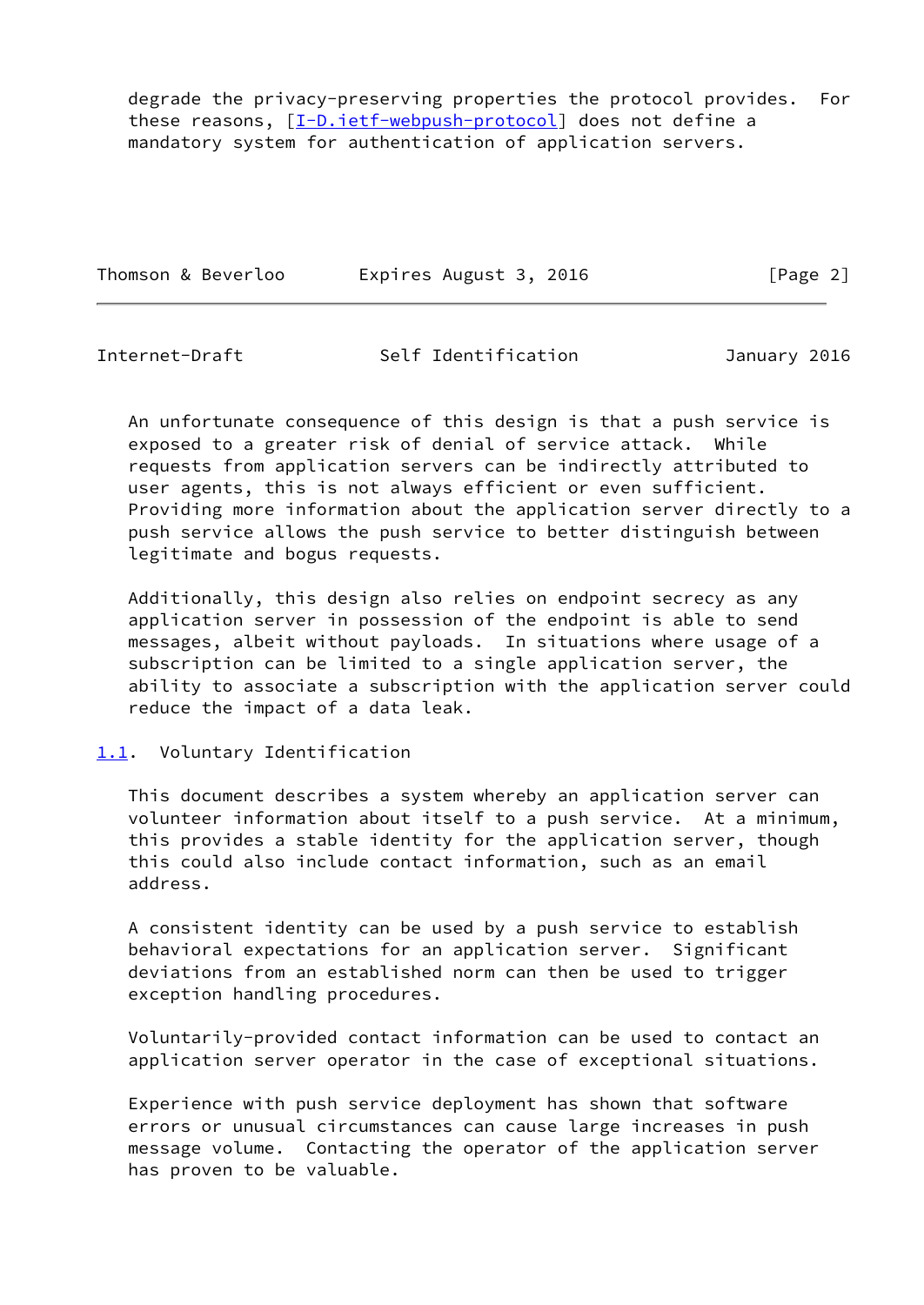Even in the absence of usable contact information, an application server that has a well-established reputation might be given preference over an unidentified application server when choosing whether to discard a push message.

<span id="page-3-0"></span>[1.2](#page-3-0). Notational Conventions

 The words "MUST", "MUST NOT", "SHOULD", and "MAY" are used in this document. It's not shouting, when they are capitalized, they have the special meaning described in [\[RFC2119](https://datatracker.ietf.org/doc/pdf/rfc2119)].

| Thomson & Beverloo | Expires August 3, 2016 | [Page 3] |
|--------------------|------------------------|----------|
|--------------------|------------------------|----------|

<span id="page-3-2"></span>Internet-Draft Self Identification January 2016

 The terms "push message", "push service", "push subscription", "application server", and "user agent" are used as defined in [\[I-D.ietf-webpush-protocol](#page-9-5)].

<span id="page-3-1"></span>[2](#page-3-1). Application Server Self-Identification

 Application servers SHOULD generate and maintain a signing key pair usable with elliptic curve digital signature (ECDSA) over the P-256 curve [[FIPS186](#page-9-6)]. Use of this key when sending push messages establishes a continuous identity for the application server.

 When requesting delivery of a push message, the application includes a JSON Web Token (JWT) [\[RFC7519](https://datatracker.ietf.org/doc/pdf/rfc7519)], signed using its signing key. The token includes a number of claims as follows:

- o An "aud" (Audience) claim in the token MUST include the unicode serialization of the origin (Section [6.1 of \[RFC6454\]](https://datatracker.ietf.org/doc/pdf/rfc6454#section-6.1)) of the push resource URL. This binds the token to a specific push service. This ensures that the token is reusable for all push resource URLs that share the same origin.
- o An "exp" (Expiry) claim MUST be included with the time after which the token expires. This limits the time that a token over which a token is valid. An "exp" claim MUST NOT be more than 24 hours from the time of the request.

 This JWT is included in an Authorization header field, using an auth scheme of "WebPush". A push service MAY reject a request with a 403 (Forbidden) status code [\[RFC7235](https://datatracker.ietf.org/doc/pdf/rfc7235)] if the JWT signature or its claims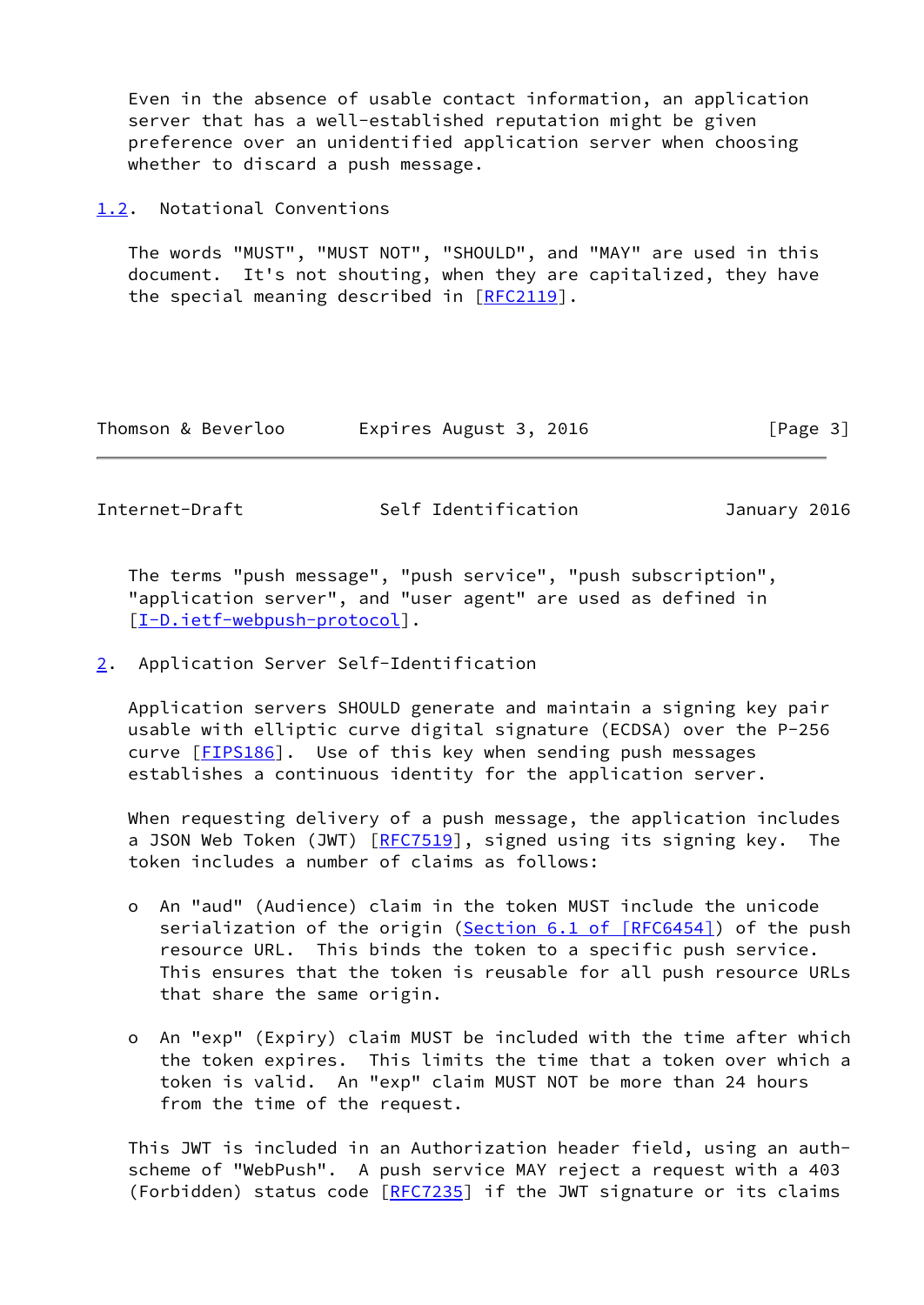are invalid.

 The JWT MUST use a JSON Web Signature (JWS) [\[RFC7515](https://datatracker.ietf.org/doc/pdf/rfc7515)]. The signature MUST use ECDSA on the NIST P-256 curve [\[FIPS186](#page-9-6)], that is "ES256"  $[RFC7518]$  $[RFC7518]$ .

<span id="page-4-0"></span>[2.1](#page-4-0). Application Server Contact Information

 If the application server wishes to provide the JWT MAY include an "sub" (Subject) claim. The "sub" claim SHOULD include a contact URI for the application server as either a "mailto:" (email) [\[RFC6068](https://datatracker.ietf.org/doc/pdf/rfc6068)] or an "https:" [\[RFC2818](https://datatracker.ietf.org/doc/pdf/rfc2818)] URI.

<span id="page-4-1"></span>[2.2](#page-4-1). Example

 An application server requests the delivery of a push message as described in [\[I-D.ietf-webpush-protocol\]](#page-9-5). If the application server wishes to self-identify, it includes an Authorization header field with credentials that use the "WebPush" authentication scheme

| Thomson & Beverloo | Expires August 3, 2016 | [Page 4] |
|--------------------|------------------------|----------|
|--------------------|------------------------|----------|

<span id="page-4-2"></span>Internet-Draft Self Identification January 2016

[Section 3](#page-5-0) and a Crypto-Key header field that includes its public key [Section 4](#page-5-1).

```
 POST /p/JzLQ3raZJfFBR0aqvOMsLrt54w4rJUsV HTTP/1.1
Host: push.example.net
Push-Receipt: https://push.example.net/r/3ZtI4YVNBnUUZhuoChl6omU
Content-Type: text/plain;charset=utf8
Content-Length: 36
Authorization: Bearer
    eyJ0eXAiOiJKV1QiLCJhbGciOiJFUzI1NiJ9.eyJhdWQiOiJodHRwczovL3B
    1c2guZXhhbXBsZS5uZXQiLCJleHAiOjE0NTM1MjM3NjgsInN1YiI6Im1haWx
    0bzpwdXNoQGV4YW1wbGUuY29tIn0.i3CYb7t4xfxCDquptFOepC9GAu_HLGk
    MlMuCGSK2rpiUfnK9ojFwDXb1JrErtmysazNjjvW2L9OkSSHzvoD1oA
Crypto-Key: p256ecdsa=BA1Hxzyi1RUM1b5wjxsn7nGxAszw2u61m164i3MrAIxH
                      F6YK5h4SDYic-dRuU_RCPCfA5aq9ojSwk5Y2EmClBPs
```
iChYuI3jMzt3ir20P8r\_jgRR-dSuN182x7iB

Figure 1: Requesting Push Message Delivery with JWT

 Note that the header fields shown in Figure 1 don't include line wrapping. Extra whitespace is added to meet formatting constraints.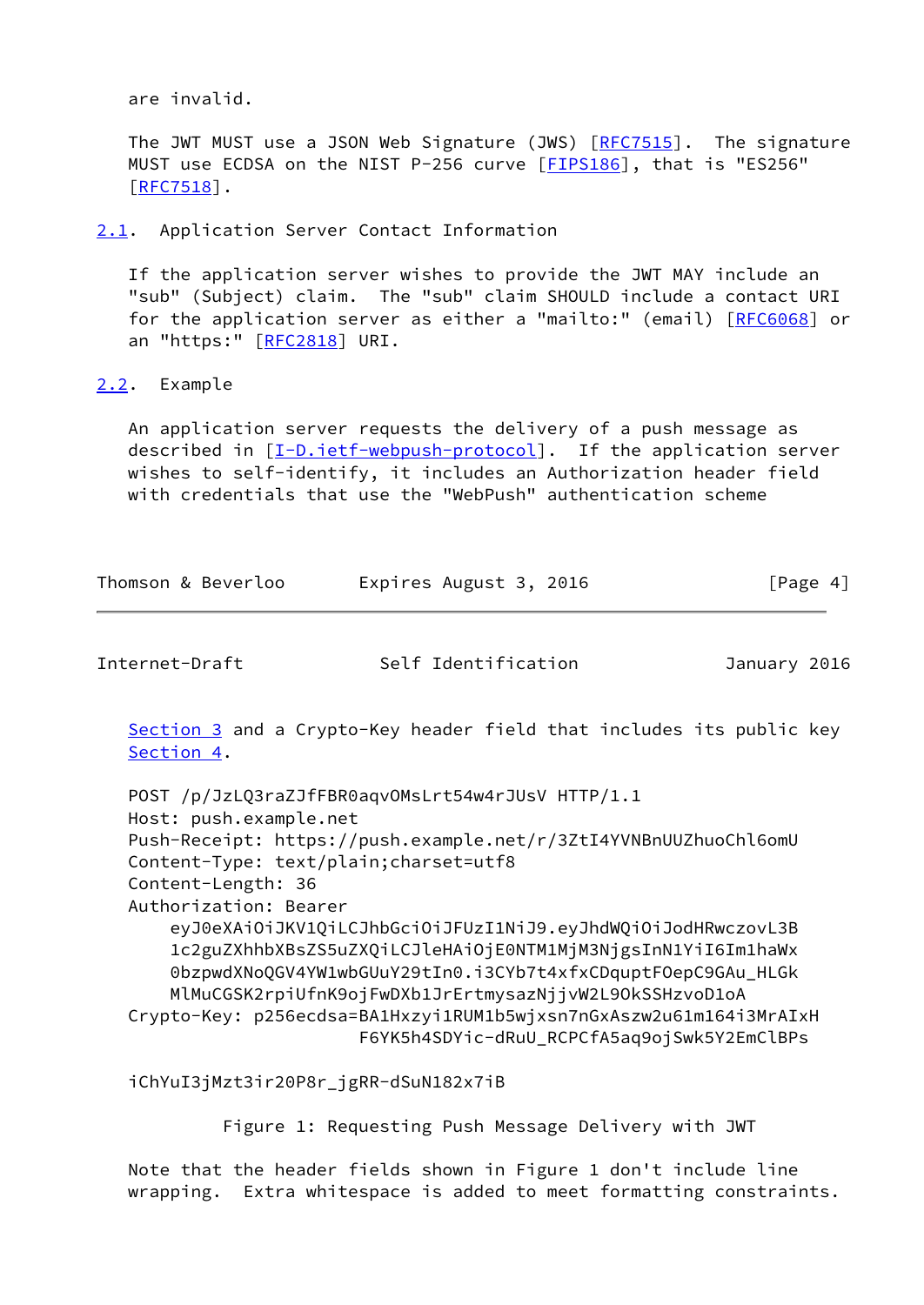This equates to a JWT with the header and body shown in Figure 2. This JWT would be valid until 2016-01-21T01:53:25Z [[RFC3339\]](https://datatracker.ietf.org/doc/pdf/rfc3339).

```
 header = {"typ":"JWT","alg":"ES256"}
body = { "aud":"https://push.example.net",
         "exp":1453341205,
         "sub":"mailto:push@example.com" }
```
Figure 2: Example JWT Header and Body

 Issue: The first part of the JWT is effectively fixed. Would be it acceptable to require that that segment is omitted from the header field?

<span id="page-5-0"></span>[3](#page-5-0). WebPush Authentication Scheme

A new "WebPush" HTTP authentication scheme [[RFC7235\]](https://datatracker.ietf.org/doc/pdf/rfc7235) is defined. This authentication scheme carries a signed JWT, as described in [Section 2](#page-3-1).

 This authentication scheme is for origin-server authentication only. Therefore, this authentication scheme MUST NOT be used with The Proxy-Authenticate or Proxy-Authorization header fields.

| Thomson & Beverloo | Expires August 3, 2016 | [Page 5] |  |
|--------------------|------------------------|----------|--|
|                    |                        |          |  |

<span id="page-5-2"></span>

| Internet-Draft | Self Identification | January 2016 |
|----------------|---------------------|--------------|
|----------------|---------------------|--------------|

 This authentication scheme does not require a challenge. Clients are able to generate the Authorization header field without any additional information from a server. Therefore, a challenge for this authentication scheme MUST NOT be sent in a WWW-Authenticate header field.

 All unknown or unsupported parameters to "WebPush" authentication credentials MUST be ignored. The "realm" parameter is ignored for this authentication scheme.

<span id="page-5-1"></span>[4](#page-5-1). Public Key Representation

 In order for the push service to be able to validate the JWT, it needs to learn the public key of the application server. A "p256ecdsa" parameter is defined for the Crypto-Key header field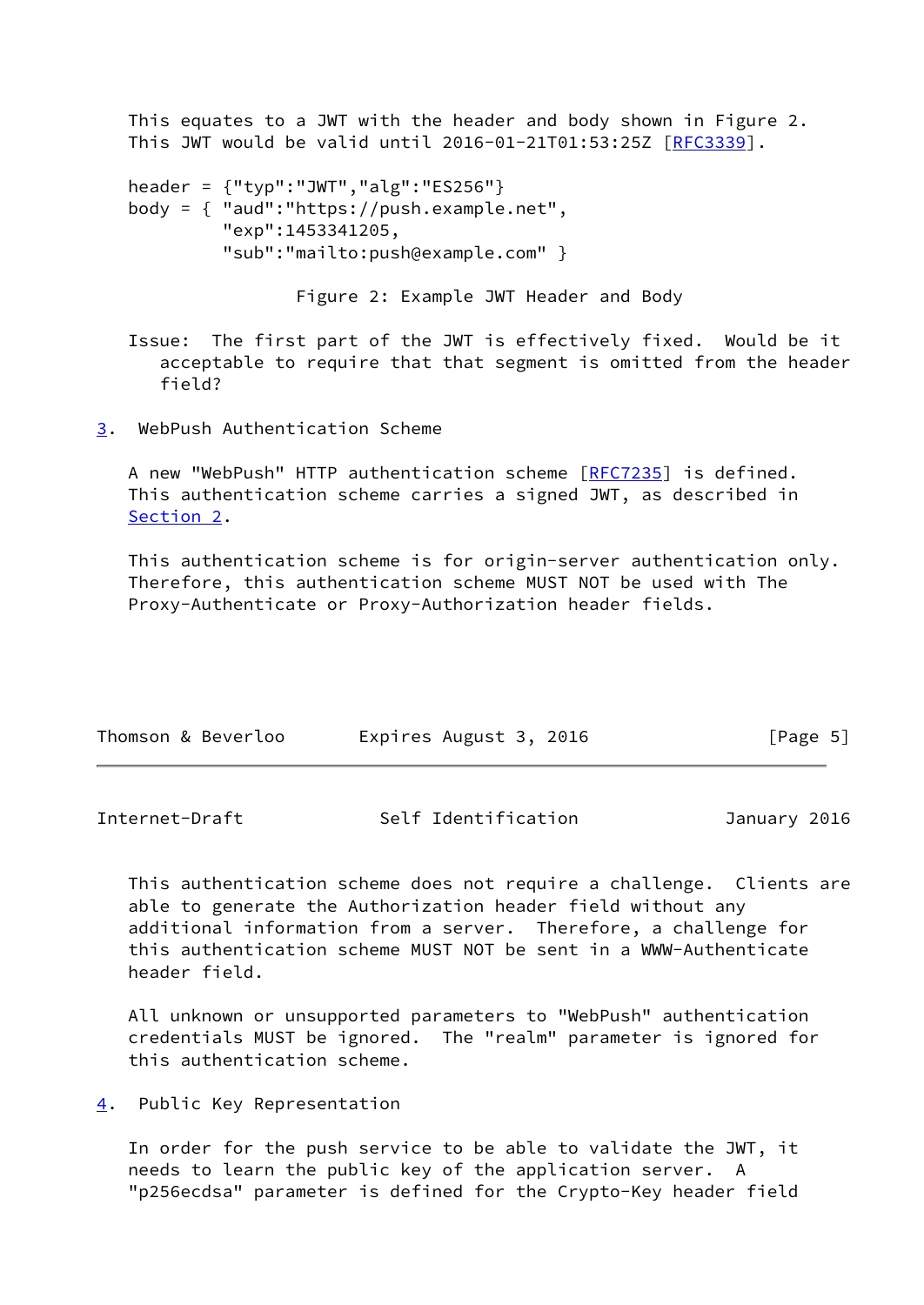[\[I-D.ietf-httpbis-encryption-encoding](#page-9-7)] to carry this information.

 The "p256ecdsa" parameter includes an elliptic curve digital signature algorithm (ECDSA) public key [\[FIPS186](#page-9-6)] in uncompressed form [\[X9.62](#page-10-2)] that is encoded using the URL- and filename-safe variant of base-64 [\[RFC4648](https://datatracker.ietf.org/doc/pdf/rfc4648)] with padding removed.

Note that with push message encryption [\[I-D.ietf-webpush-encryption](#page-10-3)], this results in two values in the Crypto-Key header field, one with the a "p256dh" key and another with a "p256ecdsa" key.

- Editor's Note: JWK [\[RFC7517](https://datatracker.ietf.org/doc/pdf/rfc7517)] seems like the obvious choice here. However, JWK doesn't define a compact representation for public keys, which complicates the representation of JWK in a header field.
- <span id="page-6-0"></span>[5](#page-6-0). Subscription Restriction

 The public key of the application server serves as a stable identifier for the server. This key can be used to restrict a push subscription to a specific application server.

 Subscription restriction reduces the reliance on endpoint secrecy by requiring proof of possession to be demonstrated by an application server when requesting delivery of a push message. This provides an additional level of protection against leaking of the details of the push subscription.

<span id="page-6-1"></span>[5.1](#page-6-1). Creating a Restricted Push Subscription

 The user agent includes the public key of the application server when requesting that a push subscription. This restricts use of the

| Thomson & Beverloo | Expires August 3, 2016 | [Page 6] |
|--------------------|------------------------|----------|
|--------------------|------------------------|----------|

<span id="page-6-2"></span>Internet-Draft Self Identification January 2016

 resulting push subscription to application servers that are able to provide proof of possession for the corresponding private key.

 This public key is then added to the request to create a push subscription as described in **Section 4.** The Crypto-Key header field includes exactly one public key. For example:

POST /subscribe/ HTTP/1.1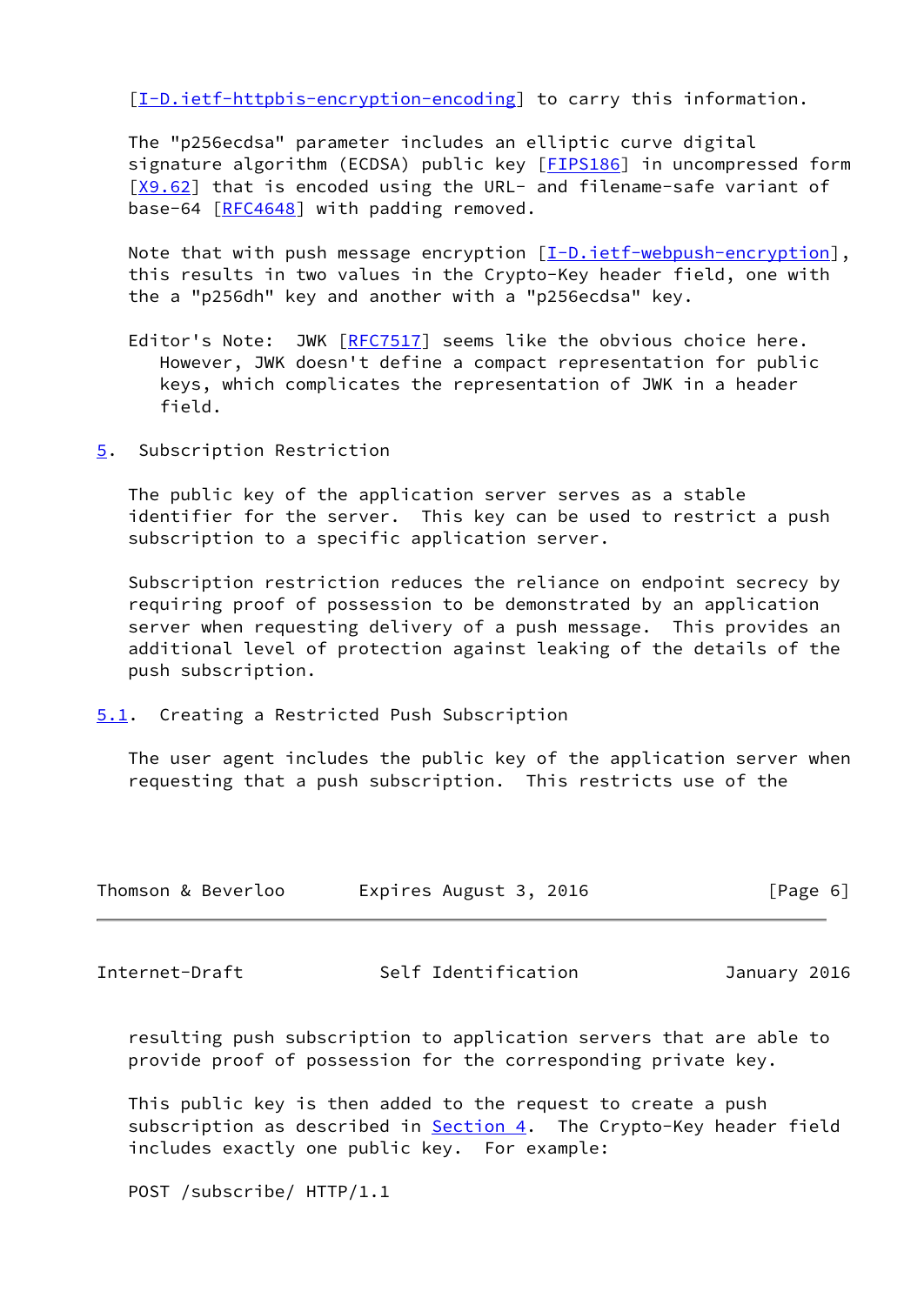# Host: push.example.net Crypto-Key: p256ecdsa=BBa22H8qaZ-iDMH9izb4qE72puwyvfjH2RxoQr5oiS4b KImoRwJm5xK9hLrbfIik20g31z8MpLFMCMr8y2cu6gY

Figure 3: Example Subscribe Request

 An application might use the Web Push API [[API](#page-10-4)] to include this information. For example, the API might permit an application to provide a public key as part of a new field on the "PushSubscriptionOptions" dictionary.

 Editor's Note: Allowing the inclusion of multiple keys when creating a subscription would allow a subscription to be associated with multiple application servers or application server instances. This might be more flexible, but it also would require more state to be maintained by the push service for each subscription.

<span id="page-7-0"></span>[5.2](#page-7-0). Using Restricted Subscriptions

 When a push subscription has been associated with an application server, the request for push message delivery MUST include proof of possession for the associated private key or token that was used when creating the push subscription.

 A push service MUST reject a message that includes omits mandatory credentials with a 401 (Unauthorized) status code. A push service MAY reject a message that includes invalid credentials with a 403 (Forbidden) status code. Credentials are invalid if:

- o either the authentication credentials or public key are not included in the request,
- o the signature on the JWT cannot be successfully verified using the included public key,
- o the current time is later than the time identified in the "exp" (Expiry) claim or more than 24 hours before the expiry time,
- o the origin of the push resource is not included in the "aud" (Audience) claim, or

| Thomson & Beverloo | Expires August 3, 2016 | [Page 7] |
|--------------------|------------------------|----------|
|--------------------|------------------------|----------|

<span id="page-7-1"></span>

| Self Identification<br>Internet-Draft<br>January 2016 |
|-------------------------------------------------------|
|-------------------------------------------------------|

o the public key used to sign the doesn't match the one that was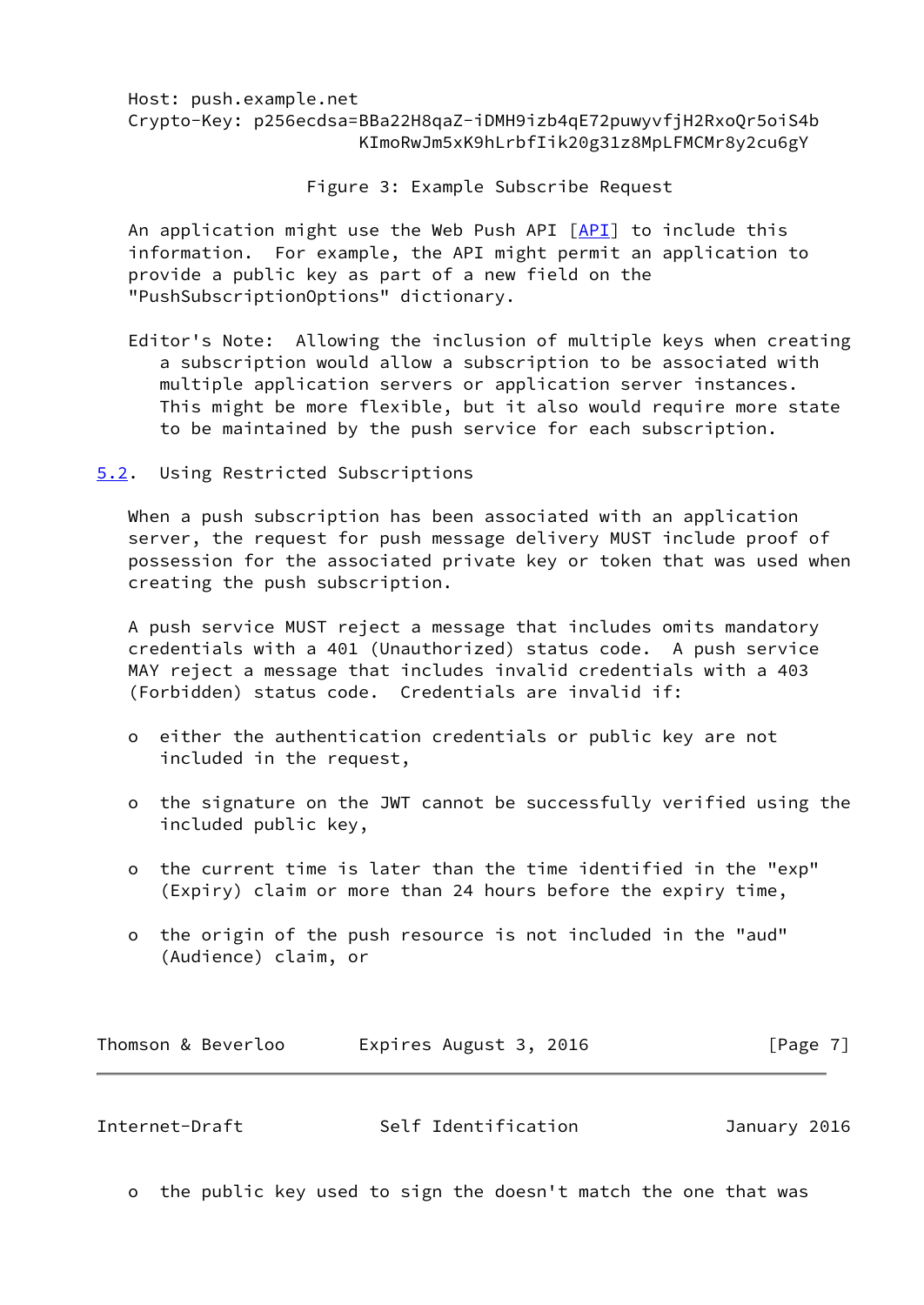included in the creation of the push message.

 A push subscription that is not restricted to a particular key MAY still validate a token that is present, except for the last check. A push service MAY then reject a request if the token is found to be invalid.

 Editor's Note: In theory, since the push service was given a public key, the push message request could omit the public key. On balance, this keeps things simple and it allows push services to compress the public key (by hashing it, for example). In any case, the relatively minor space savings aren't particularly important on the connection between the application server and push service.

 A push service does not need to forward the JWT or public key to the user agent when delivering the push message.

<span id="page-8-0"></span>[6](#page-8-0). Security Considerations

 This authentication scheme is vulnerable to replay attacks if an attacker can acquire a valid JWT. Applying narrow limits to the period over which a replayable token can be reused limits the potential value of a stolen token to an attacker and can increase the difficulty of stealing a token.

 An application server might offer falsified contact information. A push service operator therefore cannot use the presence of unvalidated contact information as input to any security-critical decision-making process.

 Validation of a signature on the JWT requires a non-trivial amount of computation. For something that might be used to identify legitimate requests under denial of service attack conditions, this is not ideal. Application servers are therefore encouraged to reuse a JWT, which permits the push service to cache the results of signature validation.

- <span id="page-8-1"></span>[7](#page-8-1). IANA Considerations
- <span id="page-8-2"></span>[7.1](#page-8-2). WebPush Authentication Scheme

 This registers the "WebPush" authentication scheme in the "Hypertext Transfer Protocol (HTTP) Authentication Scheme Registry" established in [[RFC7235\]](https://datatracker.ietf.org/doc/pdf/rfc7235).

Authentication Scheme Name: WebPush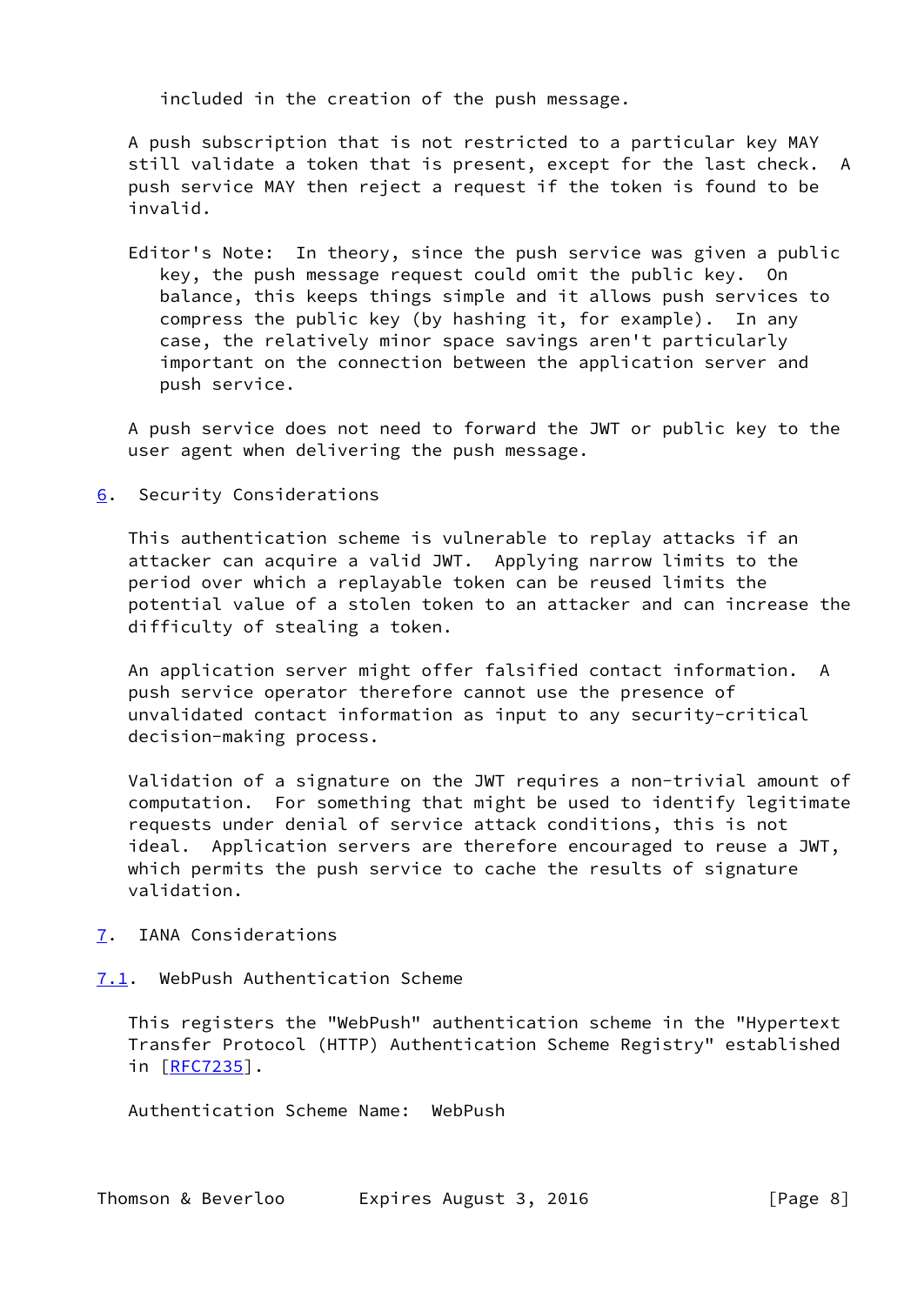<span id="page-9-1"></span>Pointer to specification text: [Section 3](#page-5-0) of this document

 Notes: This scheme is origin-server only and does not define a challenge.

<span id="page-9-0"></span>[7.2](#page-9-0). p256ecdsa Parameter for Crypto-Key Header Field

 This registers a "p256ecdsa" parameter for the Crypto-Key header field in the "Hypertext Transfer Protocol (HTTP) Crypto-Key Parameters" established in [[I-D.ietf-httpbis-encryption-encoding\]](#page-9-7).

Parameter Name: p256ecdsa

 Purpose: Conveys a public key for that is used to generate an ECDSA signature.

Reference: [Section 4](#page-5-1) of this document

<span id="page-9-2"></span>[8](#page-9-2). Acknowledgements

 This document would have been much worse than it currently is if not for the contributions of Benjamin Bangert, Chris Karlof, Costin Manolache, and others.

- <span id="page-9-3"></span>[9](#page-9-3). References
- <span id="page-9-6"></span><span id="page-9-4"></span>[9.1](#page-9-4). Normative References
	- [FIPS186] National Institute of Standards and Technology (NIST), "Digital Signature Standard (DSS)", NIST PUB 186-4 , July 2013.

<span id="page-9-7"></span> [I-D.ietf-httpbis-encryption-encoding] Thomson, M., "Encrypted Content-Encoding for HTTP", [draft](https://datatracker.ietf.org/doc/pdf/draft-ietf-httpbis-encryption-encoding-00) [ietf-httpbis-encryption-encoding-00](https://datatracker.ietf.org/doc/pdf/draft-ietf-httpbis-encryption-encoding-00) (work in progress), December 2015.

<span id="page-9-5"></span> [I-D.ietf-webpush-protocol] Thomson, M., Damaggio, E., and B. Raymor, "Generic Event Delivery Using HTTP Push", [draft-ietf-webpush-protocol-02](https://datatracker.ietf.org/doc/pdf/draft-ietf-webpush-protocol-02) (work in progress), November 2015.

 [RFC2119] Bradner, S., "Key words for use in RFCs to Indicate Requirement Levels", [BCP 14](https://datatracker.ietf.org/doc/pdf/bcp14), [RFC 2119](https://datatracker.ietf.org/doc/pdf/rfc2119), DOI 10.17487/RFC2119, March 1997, <<http://www.rfc-editor.org/info/rfc2119>>.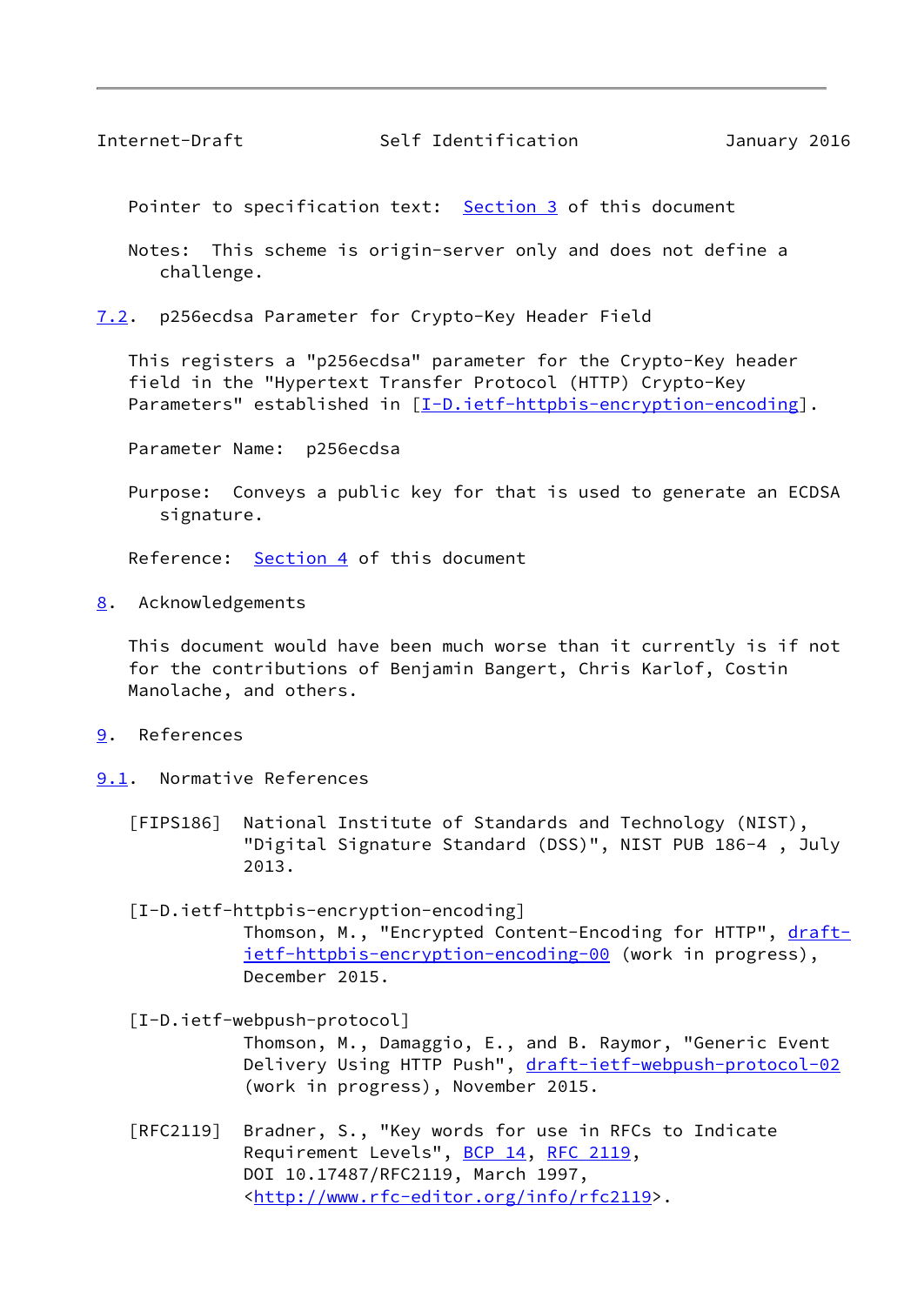<span id="page-10-1"></span>Internet-Draft Self Identification January 2016

- [RFC2818] Rescorla, E., "HTTP Over TLS", [RFC 2818](https://datatracker.ietf.org/doc/pdf/rfc2818), DOI 10.17487/RFC2818, May 2000, <<http://www.rfc-editor.org/info/rfc2818>>.
- [RFC4648] Josefsson, S., "The Base16, Base32, and Base64 Data Encodings", [RFC 4648,](https://datatracker.ietf.org/doc/pdf/rfc4648) DOI 10.17487/RFC4648, October 2006, <<http://www.rfc-editor.org/info/rfc4648>>.
- [RFC6068] Duerst, M., Masinter, L., and J. Zawinski, "The 'mailto' URI Scheme", [RFC 6068](https://datatracker.ietf.org/doc/pdf/rfc6068), DOI 10.17487/RFC6068, October 2010, <<http://www.rfc-editor.org/info/rfc6068>>.
- [RFC6454] Barth, A., "The Web Origin Concept", [RFC 6454](https://datatracker.ietf.org/doc/pdf/rfc6454), DOI 10.17487/RFC6454, December 2011, <<http://www.rfc-editor.org/info/rfc6454>>.
- [RFC7515] Jones, M., Bradley, J., and N. Sakimura, "JSON Web Signature (JWS)", [RFC 7515](https://datatracker.ietf.org/doc/pdf/rfc7515), DOI 10.17487/RFC7515, May 2015, [<http://www.rfc-editor.org/info/rfc7515](http://www.rfc-editor.org/info/rfc7515)>.
- [RFC7518] Jones, M., "JSON Web Algorithms (JWA)", [RFC 7518,](https://datatracker.ietf.org/doc/pdf/rfc7518) DOI 10.17487/RFC7518, May 2015, <<http://www.rfc-editor.org/info/rfc7518>>.
- [RFC7519] Jones, M., Bradley, J., and N. Sakimura, "JSON Web Token (JWT)", [RFC 7519,](https://datatracker.ietf.org/doc/pdf/rfc7519) DOI 10.17487/RFC7519, May 2015, <<http://www.rfc-editor.org/info/rfc7519>>.
- <span id="page-10-2"></span> [X9.62] ANSI, "Public Key Cryptography For The Financial Services Industry: The Elliptic Curve Digital Signature Algorithm (ECDSA)", ANSI X9.62 , 1998.
- <span id="page-10-4"></span><span id="page-10-3"></span><span id="page-10-0"></span>[9.2](#page-10-0). Informative References
	- [API] van Ouwerkerk, M. and M. Thomson, "Web Push API", 2015, <[https://w3c.github.io/push-api/>](https://w3c.github.io/push-api/).
	- [I-D.ietf-webpush-encryption] Thomson, M., "Message Encryption for Web Push", [draft-](https://datatracker.ietf.org/doc/pdf/draft-ietf-webpush-encryption-01)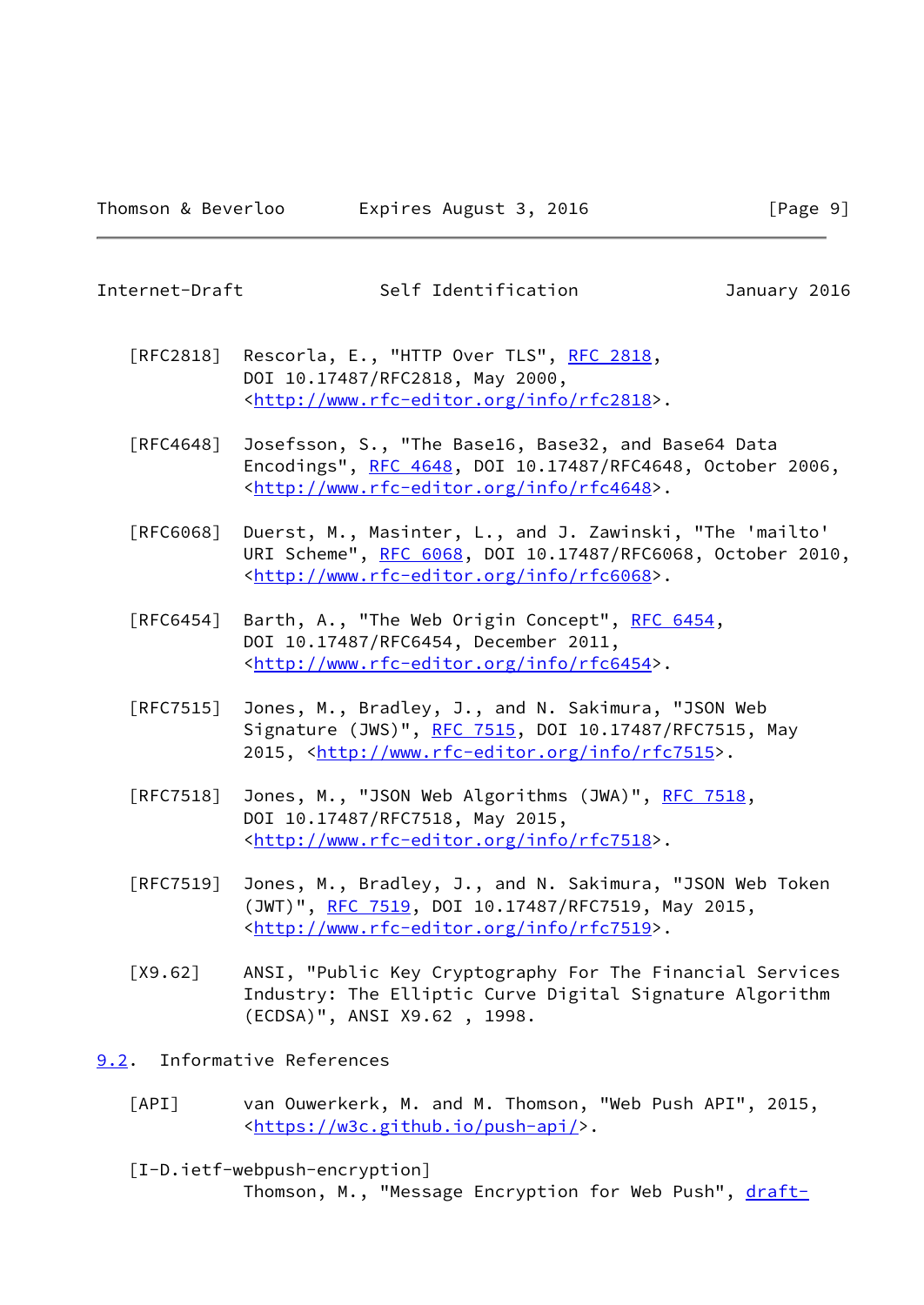[ietf-webpush-encryption-01](https://datatracker.ietf.org/doc/pdf/draft-ietf-webpush-encryption-01) (work in progress), October 2015.

 [RFC3339] Klyne, G. and C. Newman, "Date and Time on the Internet: Timestamps", [RFC 3339](https://datatracker.ietf.org/doc/pdf/rfc3339), DOI 10.17487/RFC3339, July 2002, <<http://www.rfc-editor.org/info/rfc3339>>.

Thomson & Beverloo Expires August 3, 2016 [Page 10]

<span id="page-11-0"></span>Internet-Draft Self Identification January 2016

- [RFC7235] Fielding, R., Ed. and J. Reschke, Ed., "Hypertext Transfer Protocol (HTTP/1.1): Authentication", [RFC 7235](https://datatracker.ietf.org/doc/pdf/rfc7235), DOI 10.17487/RFC7235, June 2014, <<http://www.rfc-editor.org/info/rfc7235>>.
- [RFC7517] Jones, M., "JSON Web Key (JWK)", [RFC 7517,](https://datatracker.ietf.org/doc/pdf/rfc7517) DOI 10.17487/RFC7517, May 2015, <<http://www.rfc-editor.org/info/rfc7517>>.

Authors' Addresses

 Martin Thomson Mozilla

Email: martin.thomson@gmail.com

 Peter Beverloo Google

Email: beverloo@google.com